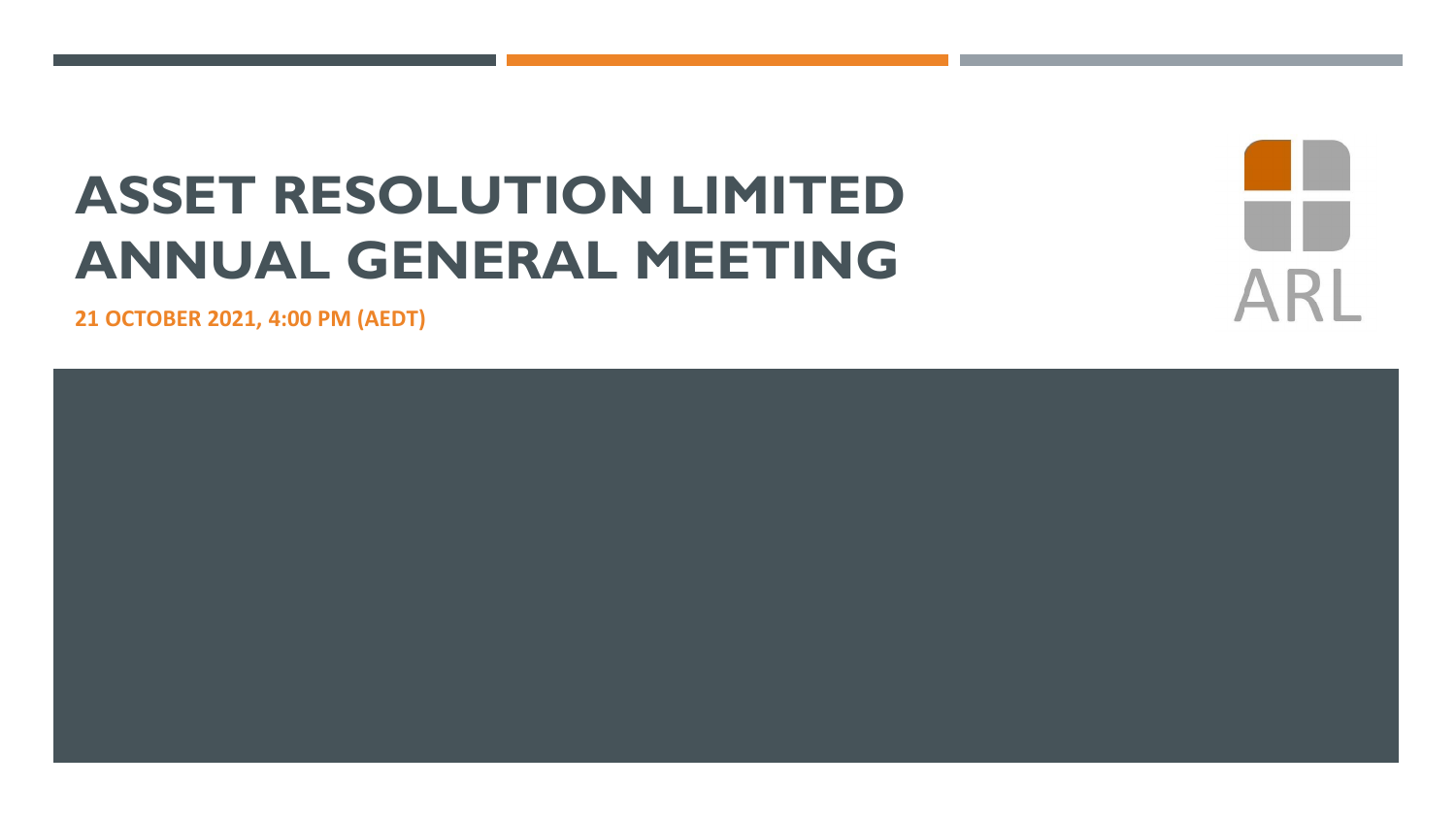## CHAIRMAN'S ADDRESS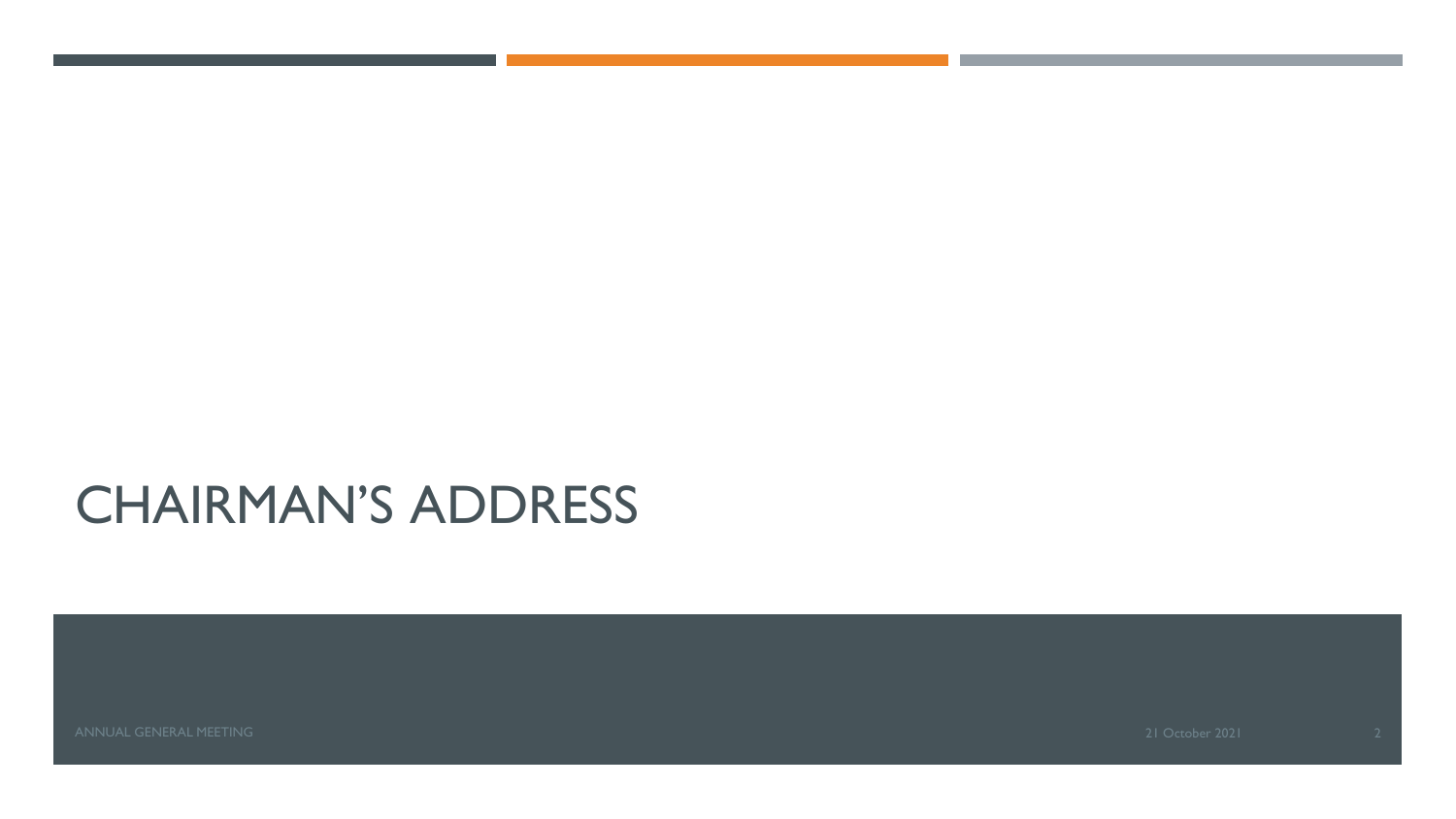

- 1. Board Overview
- 2. Financial Year in Review
- 3. Investments
- 4. Octaviar
- 5. Resolutions
- 6. Questions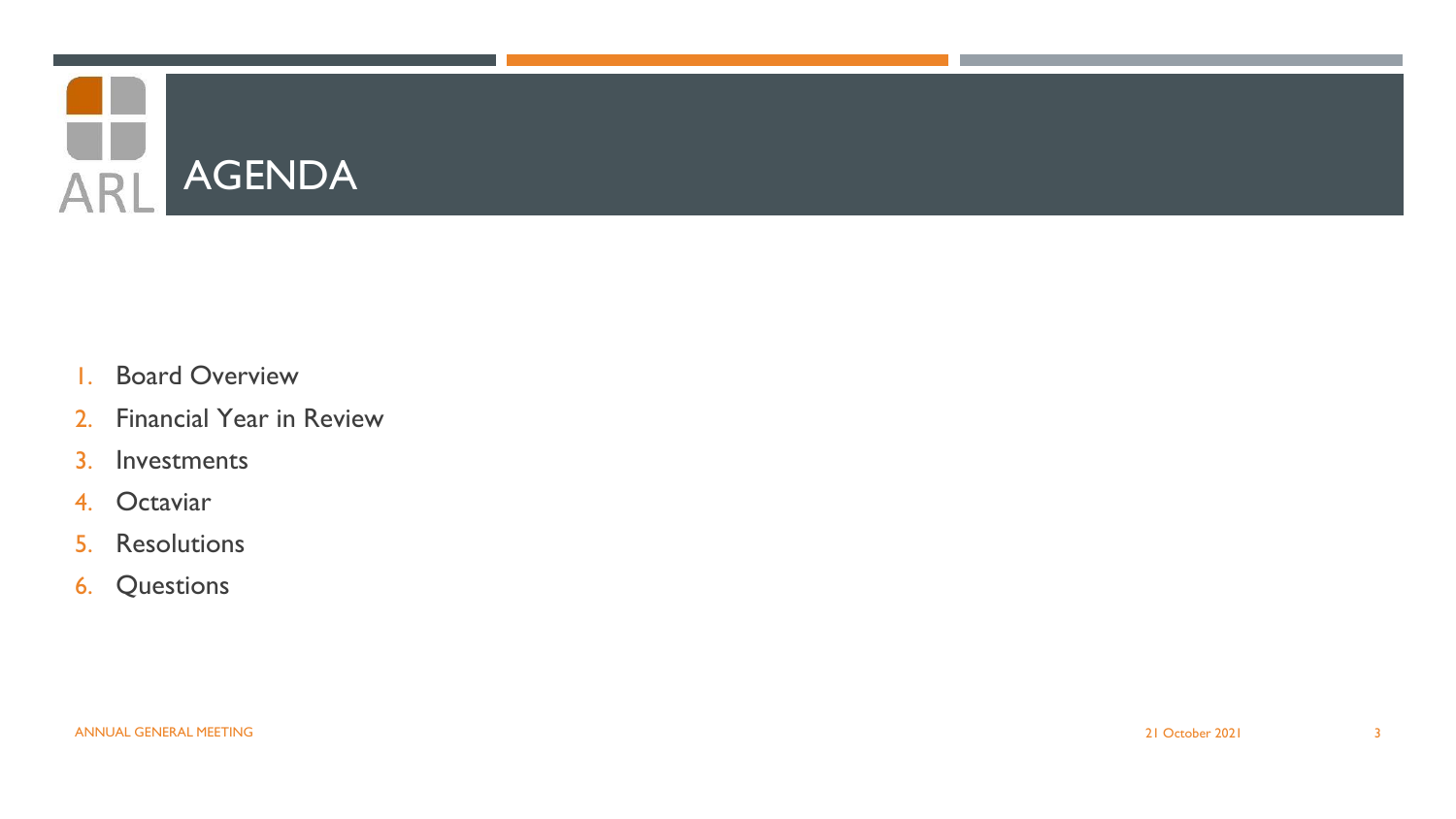## 1. BOARD OVERVIEW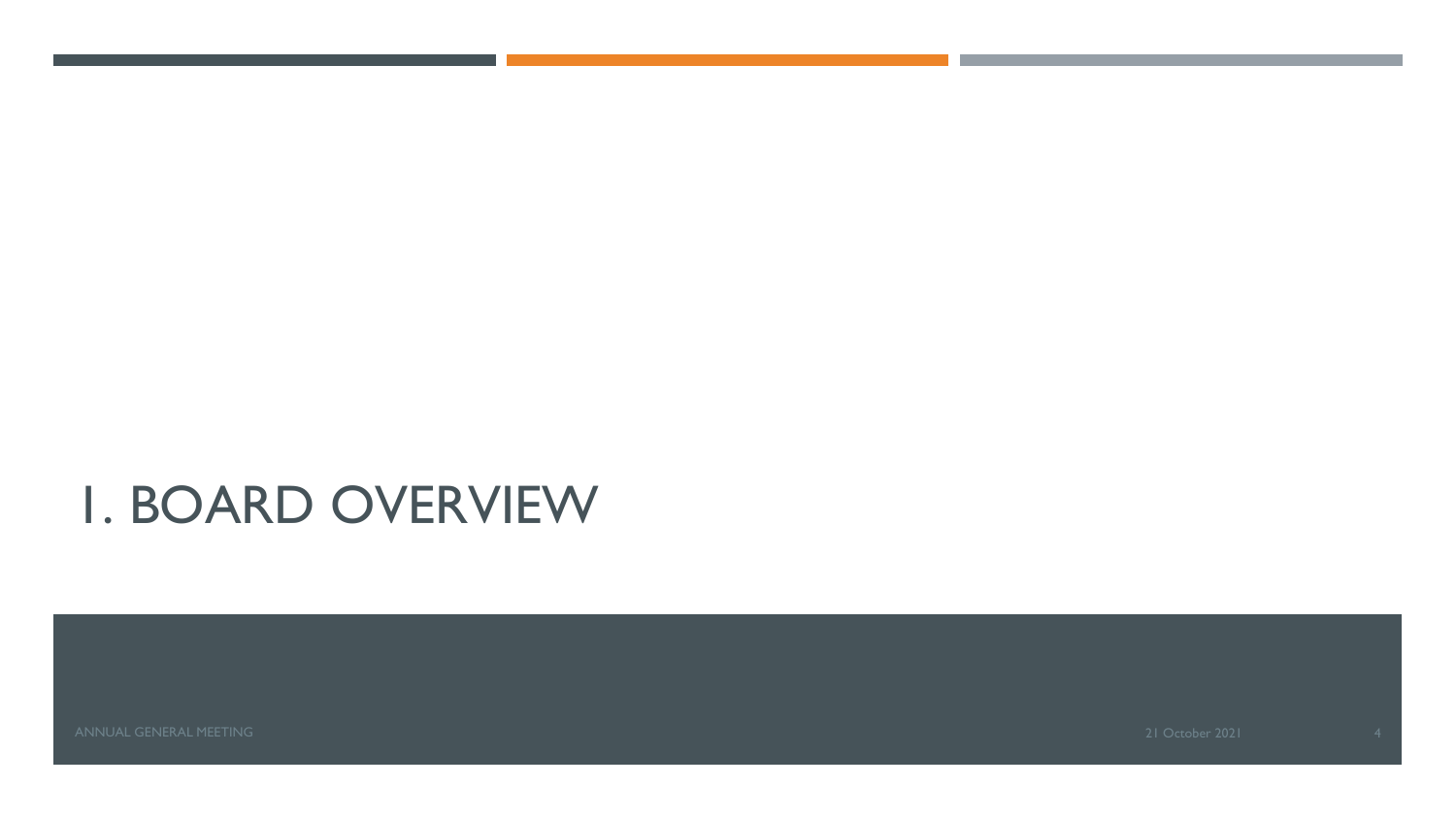

#### **Giles Craig BSc Econ (Hons), FCA Non-Executive Director, Chairman**

Board member since September 2015

Mr Craig is a Director of Dawney & Co. Limited, an NSX listed investment company and is a member of the compliance committee of Plenti Australia RE, a peer to peer lender.

He was previously Managing Director of Cameron Stockbrokers Limited, a Sydney based private client stockbroker. Prior to that, he was Head of Private Clients at AMP Capital, Head of Distribution at Henderson Private Capital and worked in Corporate Finance at Merrill Lynch and Mergers and Acquisitions at Morgan Stanley.

He qualified with Ernst & Whinney as a Chartered Accountant in 1986.

Mr Craig is a shareholder in ARL and is based in Sydney.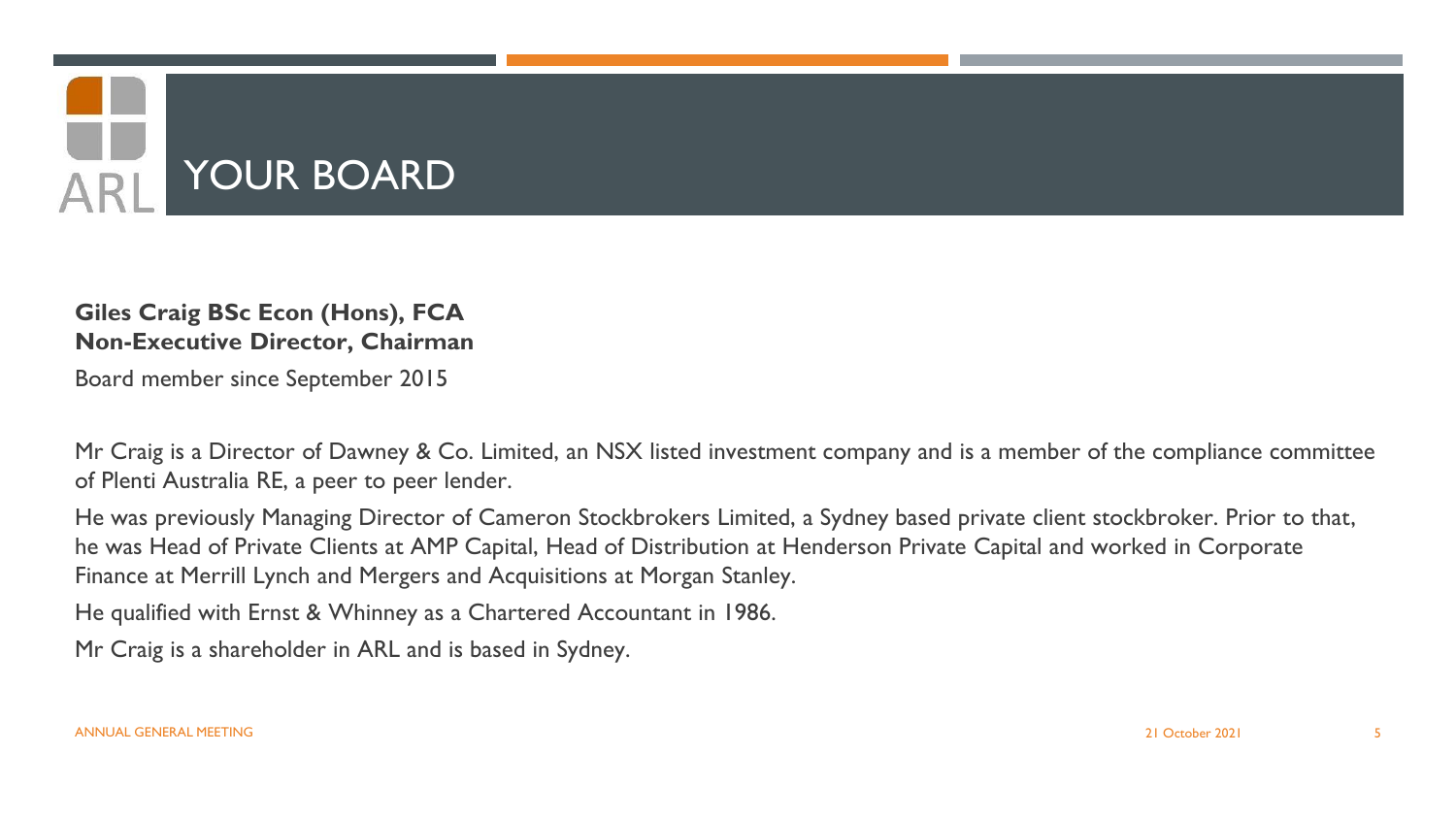

**Sarina Roppolo Non-Executive Director** Board member since 28 February 2018

Ms Roppolo is a dispute resolution and insolvency Partner at Kardos Scanlan Corporate Lawyers. In her practice, Ms Roppolo primarily advises and acts for a variety of clients in a wide range of contentious matters with a specialisation in insolvency.

She spent a number of years working in house at a major Australian Bank as a senior corporate lawyer, specialising in solutions for the bank's institutional and corporate divisions' experiencing financial difficulty/insolvency.

Ms Roppolo has been noted as a leading lawyer in insolvency in The Legal 500 Asia Pacific for the years 2016, 2017 & 2018 and has been selected by her peers as a Best Lawyer in Australia in Insolvency and Reorganisation Law for the years 2018, 2019, 2020 ,2021 and 2022.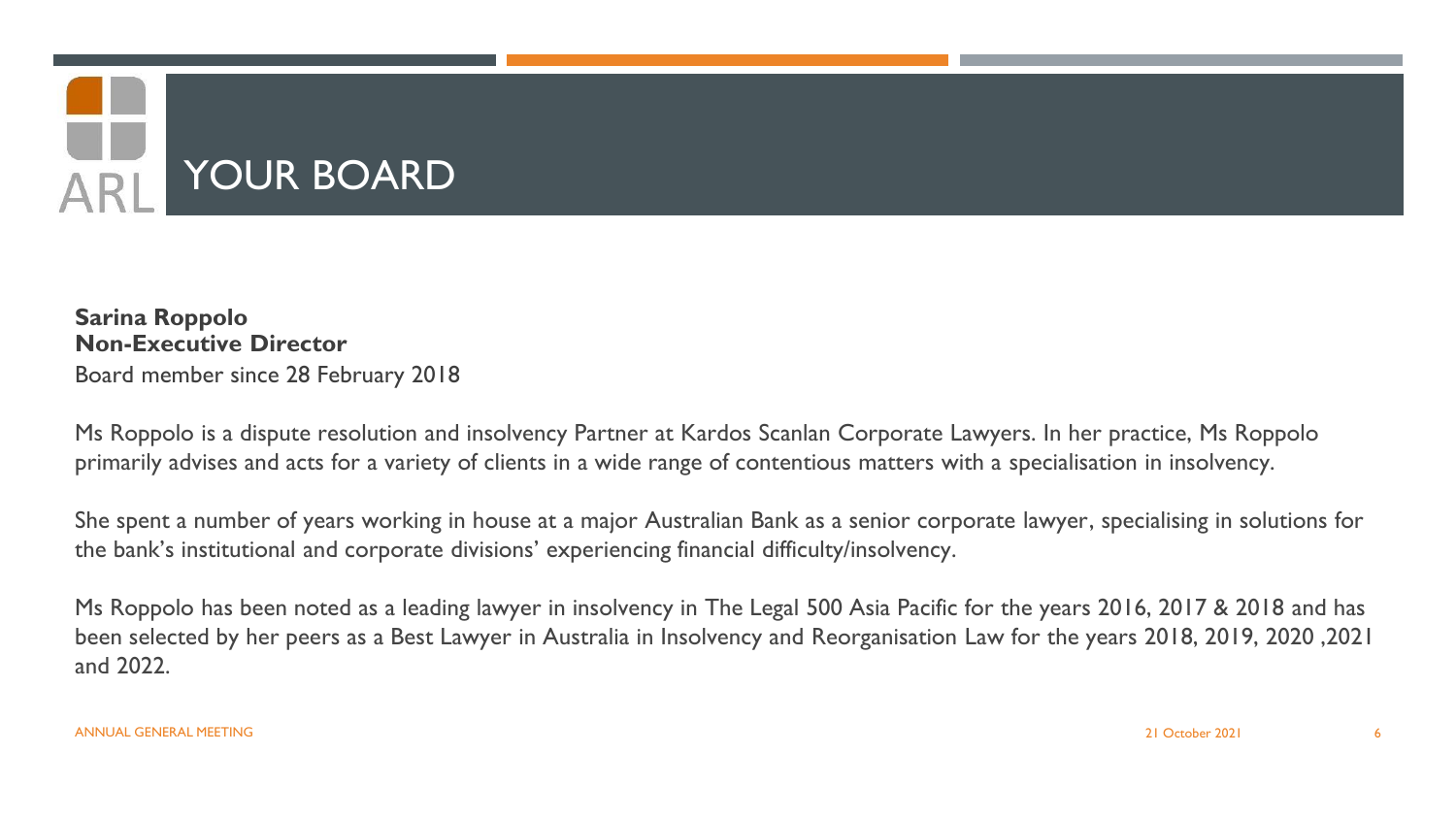

#### **Therese Cochrane BEc, LLB (Hons), LLM Non-Executive Director** Board Member since April 2020.

Ms Cochrane is the General Manager of Samuel Terry Asset Management Pty Ltd, a boutique asset management business.

She started her career as a banking and finance and commercial solicitor in private practice for Baker & McKenzie in Sydney. She also worked as an in-house lawyer for Credit Suisse First Boston, Chase Manhattan and SG Warburg in their derivatives businesses in London.

Ms Cochrane has been a board member of various not-for-profit and charitable organisations, as well as some private companies and companies operating in the hospitality and renewable energy industries.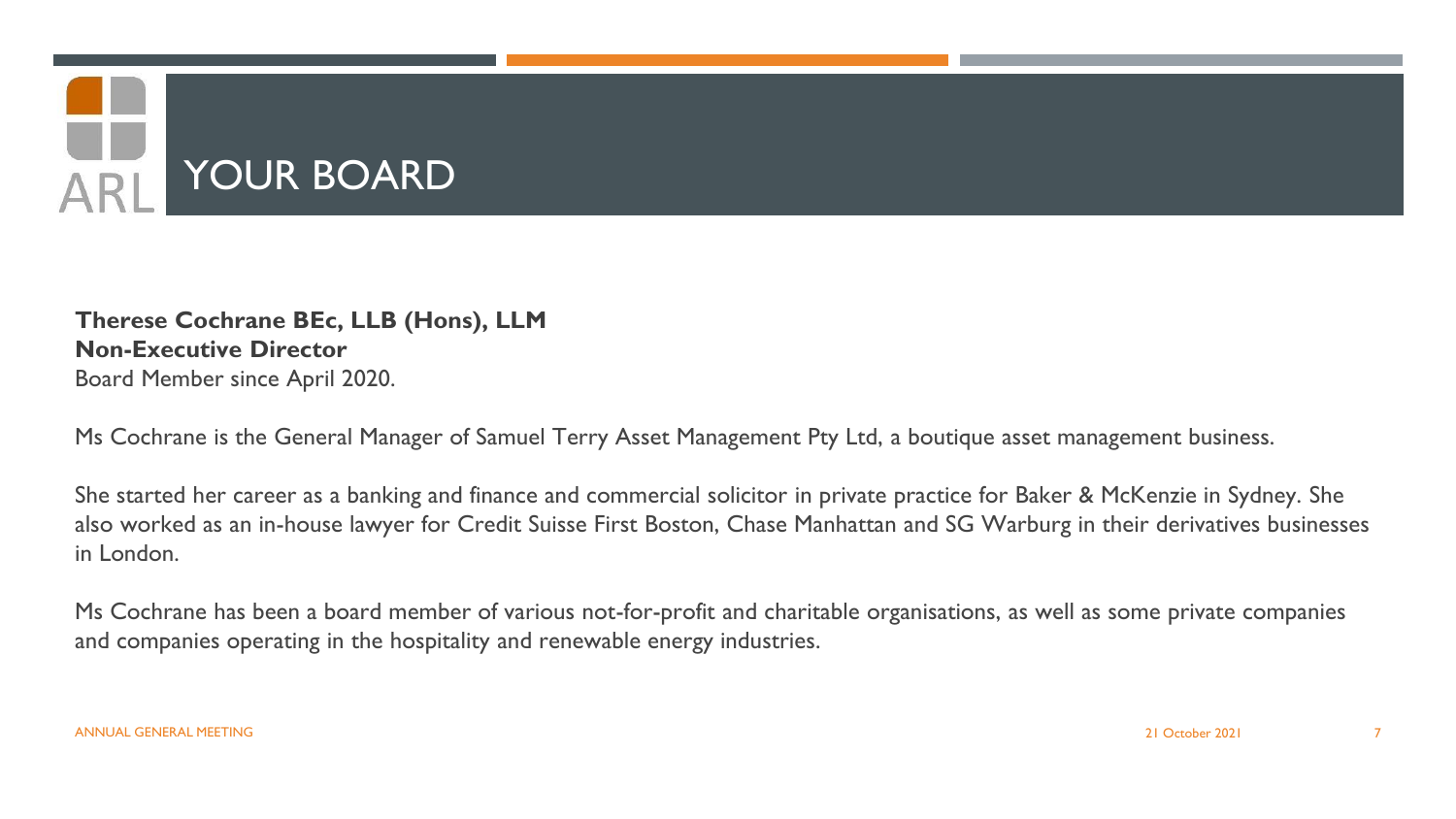

#### **Victoria Allinson FCCA, AGIA Company Secretary & Chief Financial Officer**

Appointed 1 October 2015

Ms Allinson is a Fellow of the Association of Certified Chartered Accountants and a member of the Governance Institute of Australia. She has over 30 years of accounting and auditing experience, including senior accounting positions in a number of listed companies and as audit manager for Deloitte Touche Tohmatsu.

She is currently Company Secretary and Chief Financial Officer (CFO) for a number of listed entities and for several other unlisted entities.

Ms Allinson also provides the Company's registered head office in Adelaide. She is a shareholder in ARL.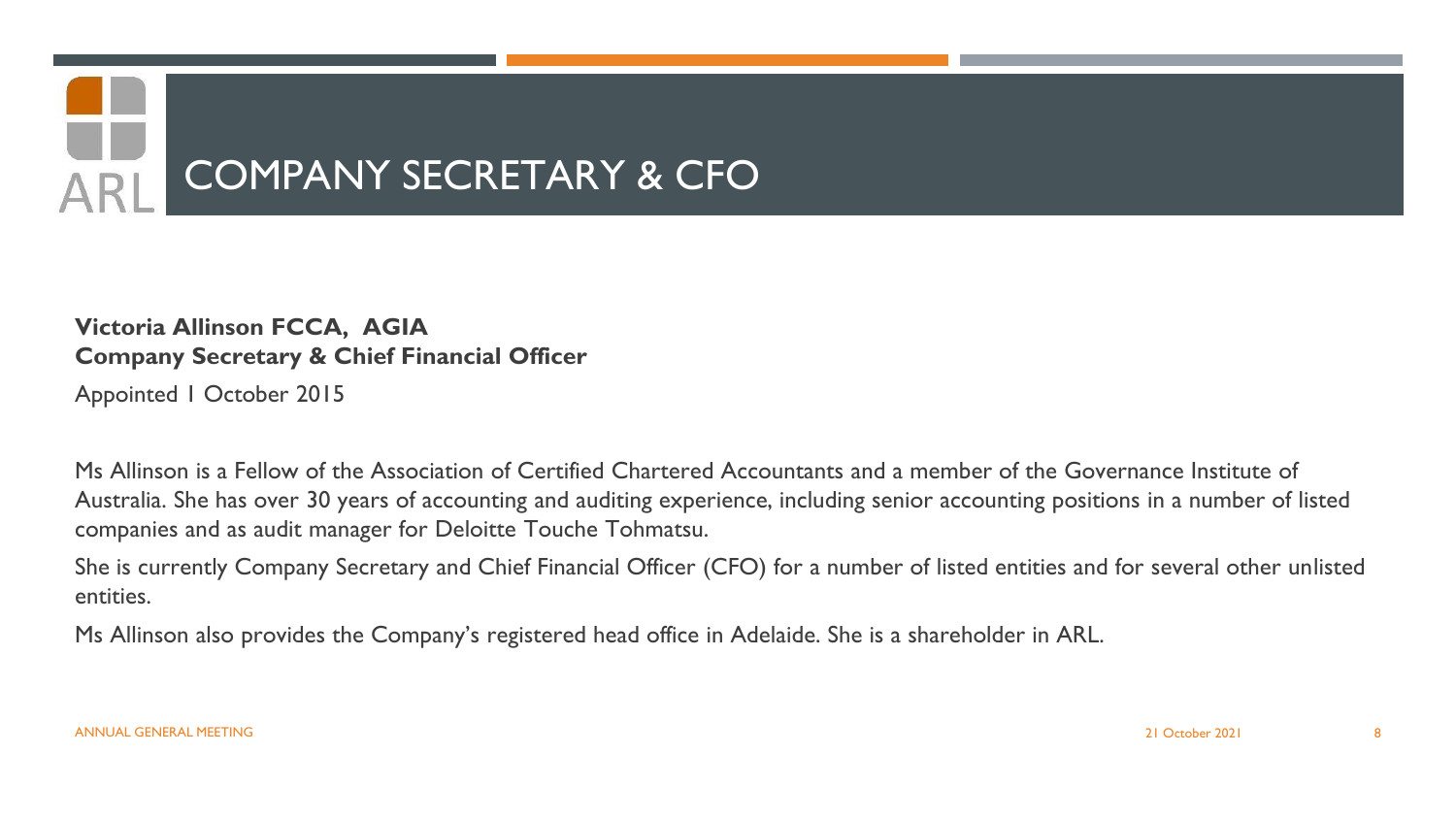## 2. FINANCIAL YEAR IN REVIEW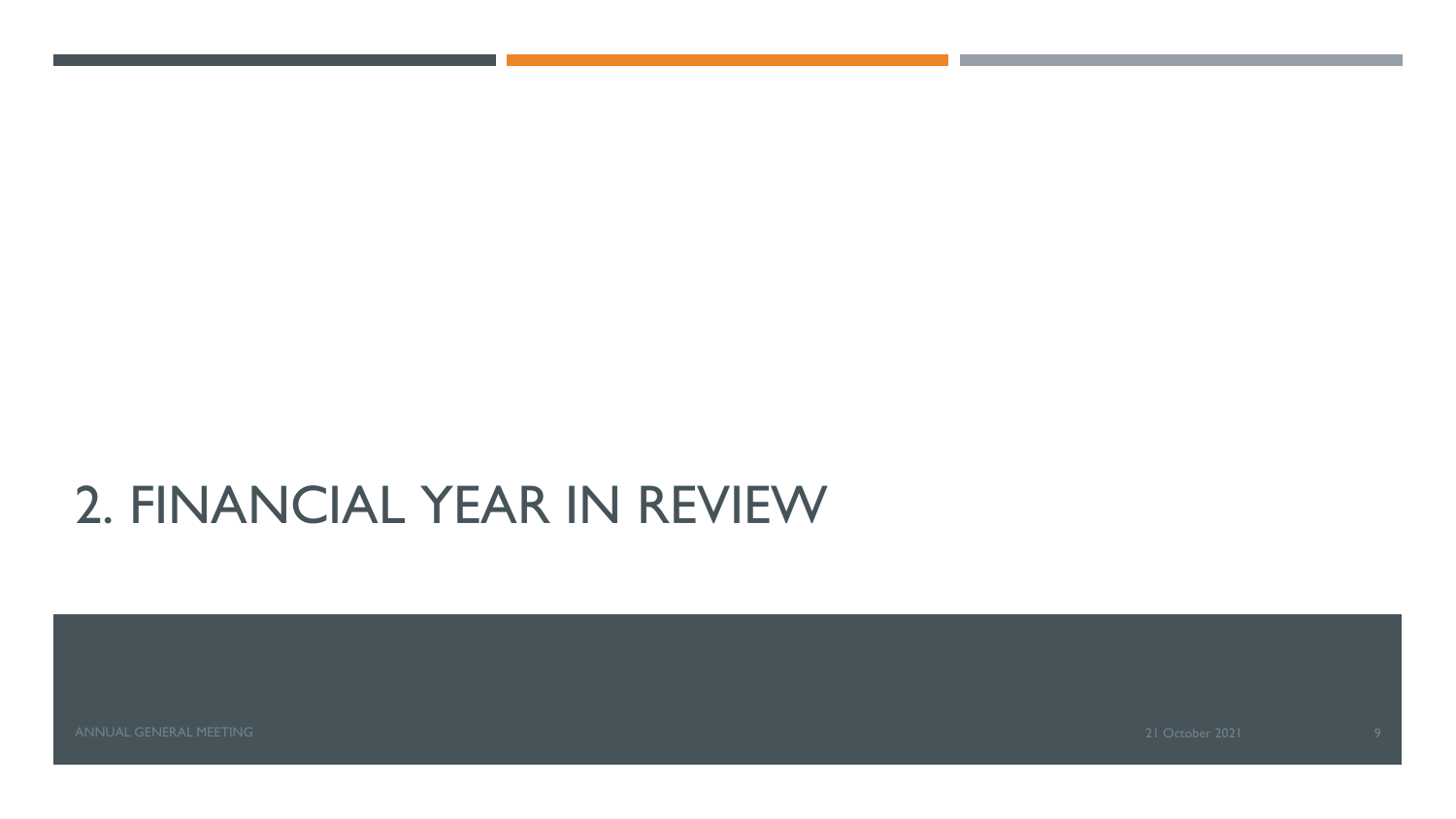

- Revenue \$8,829,856 (FY20: \$164,190)
- Net profit after tax \$8,127,920 (FY20: loss \$198,062)
- ◼ Operating costs of \$701,936 (FY20: \$362,252) \$259,160 performance fee accrued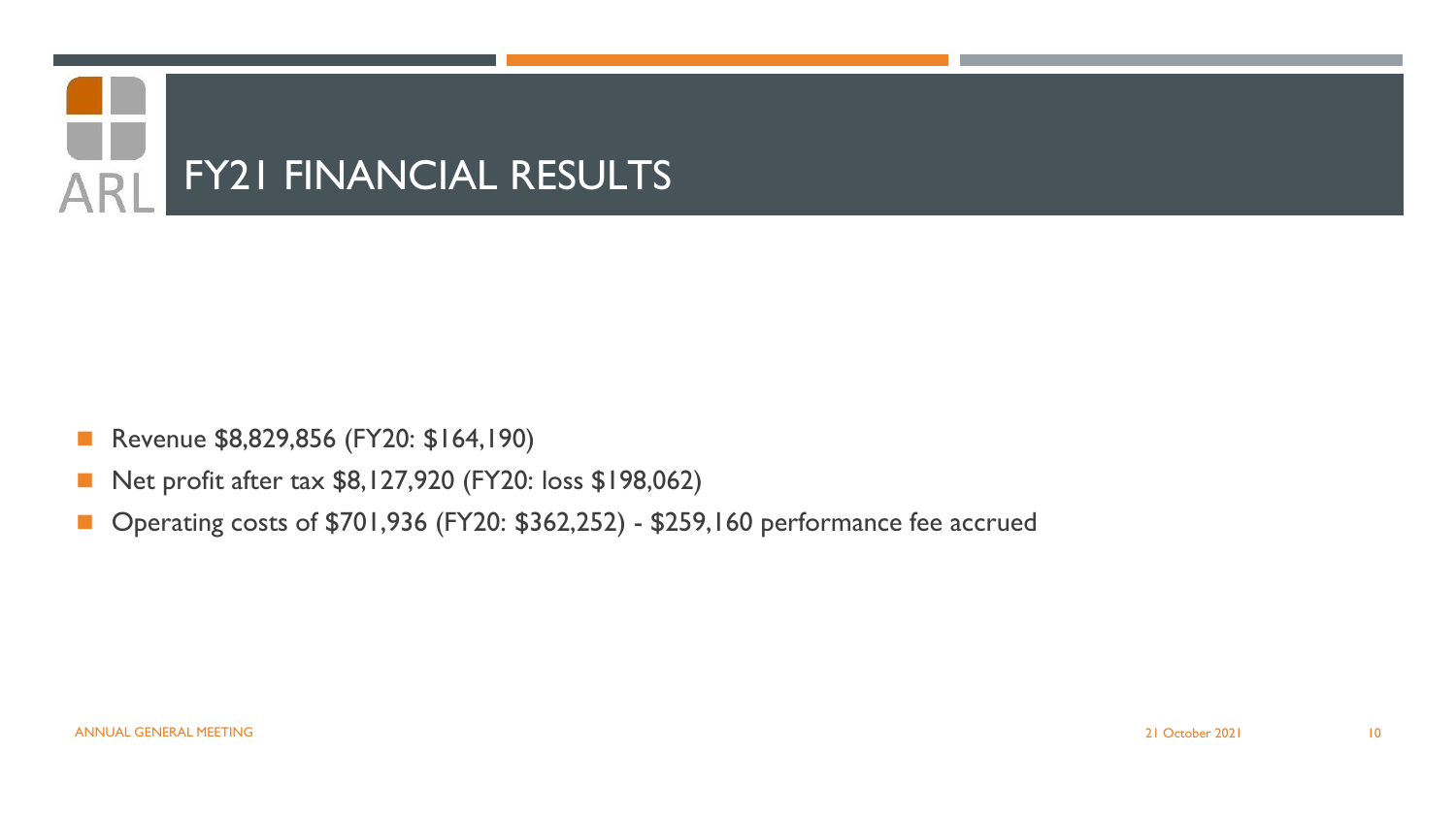

- Net assets of ARL as at 30 June 2021 were \$17.5m (FY20: \$9.34m)
- … or \$5.32 per share
- Cash at bank and at call at 30 June 2021 was \$4.8m
- NobleOak Life Limited \$5.0m
- Samuel Terry Absolute Return Group \$4.8m
- African Lions Fund \$3.3m
- Octaviar claims carried in accounts at \$0 but a contingent asset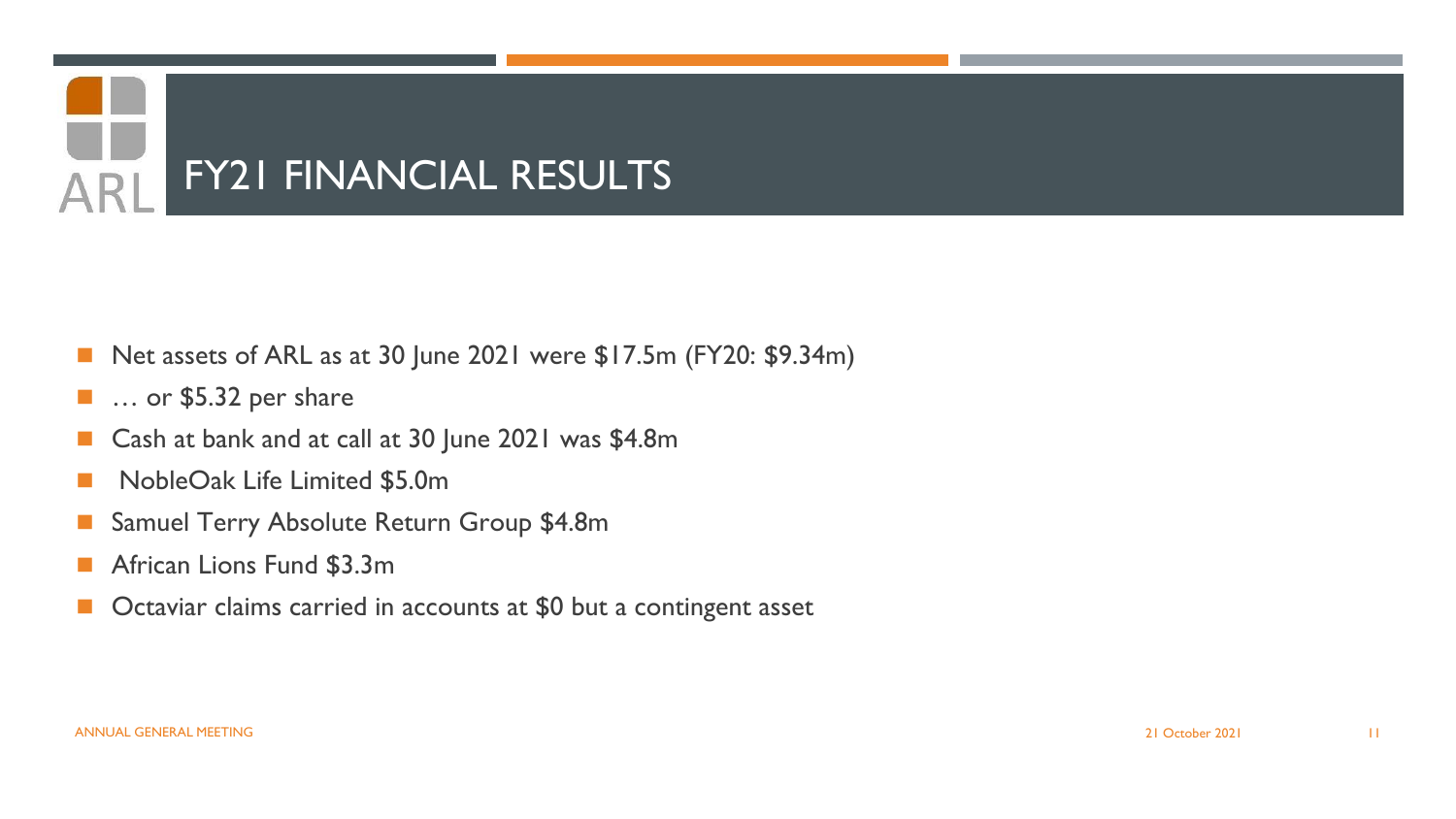## 3. INVESTMENTS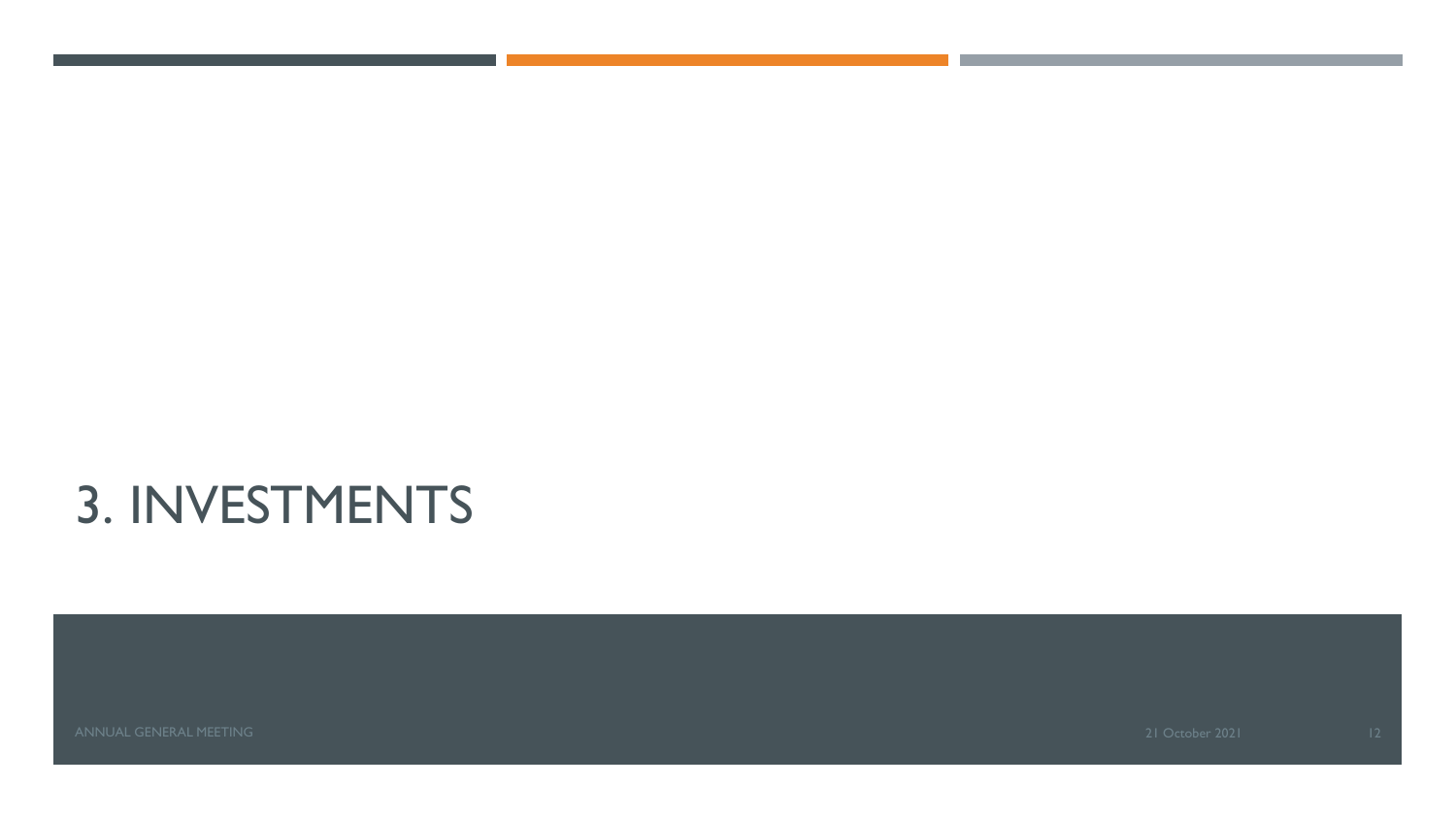# NEW INVESTMENTS

- In January 2021 ARL invested \$4m in the Samuel Terry Absolute Return Group ([https://samuelterry.com.au\)](https://samuelterry.com.au)
- In April 2021 ARL invested \$2m in the African Lions Fund and in June 2021 we invested a further \$1m in the fund [\(https://africanlionsfund.com/about/](https://africanlionsfund.com/about/))
- In July 2021 (shortly after the year end) ARL invested a further \$400,000 in NobleOak Life Limited (<https://www.nobleoak.com.au/>). This investment was made in the IPO.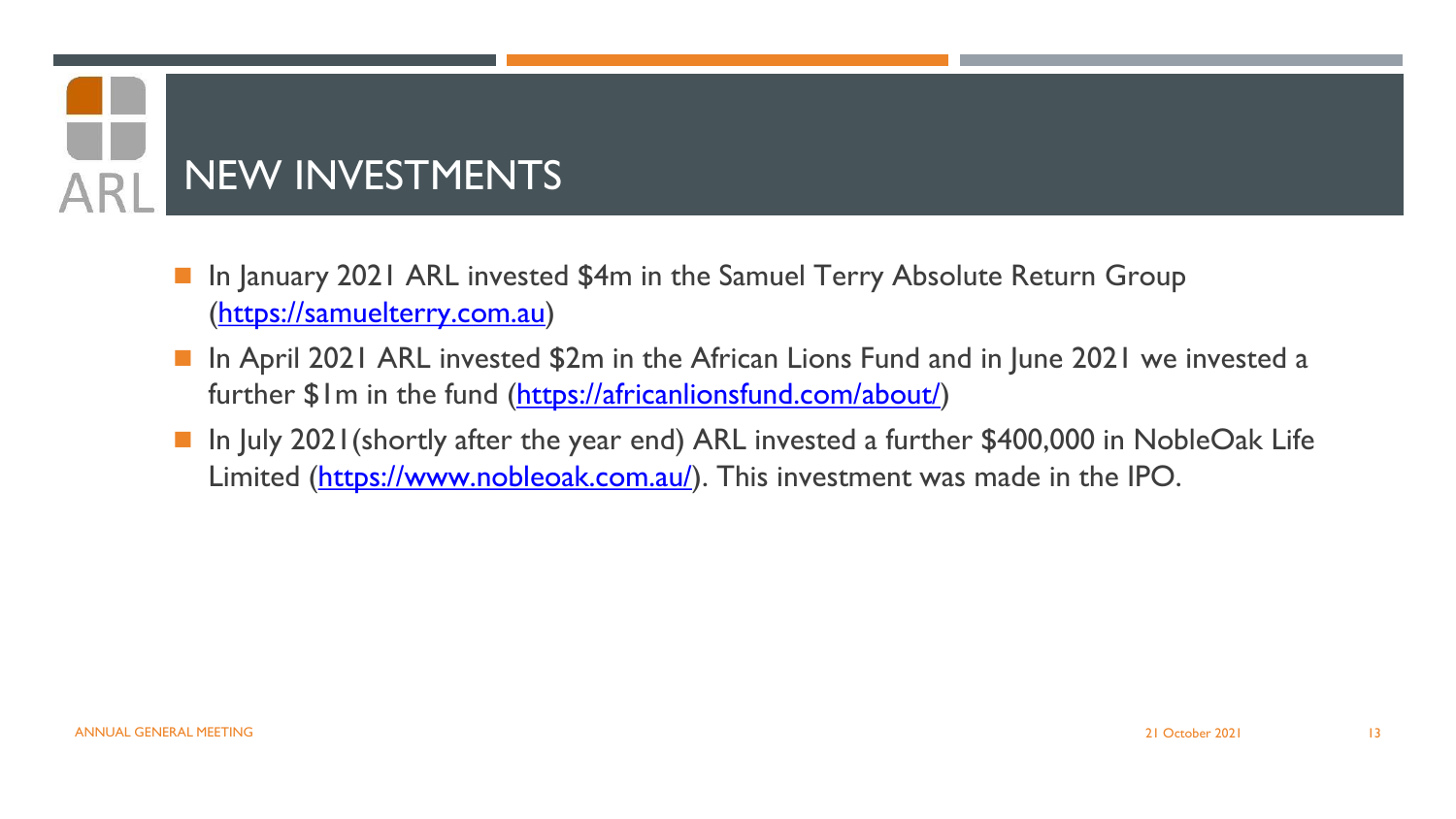## 4. OCTAVIAR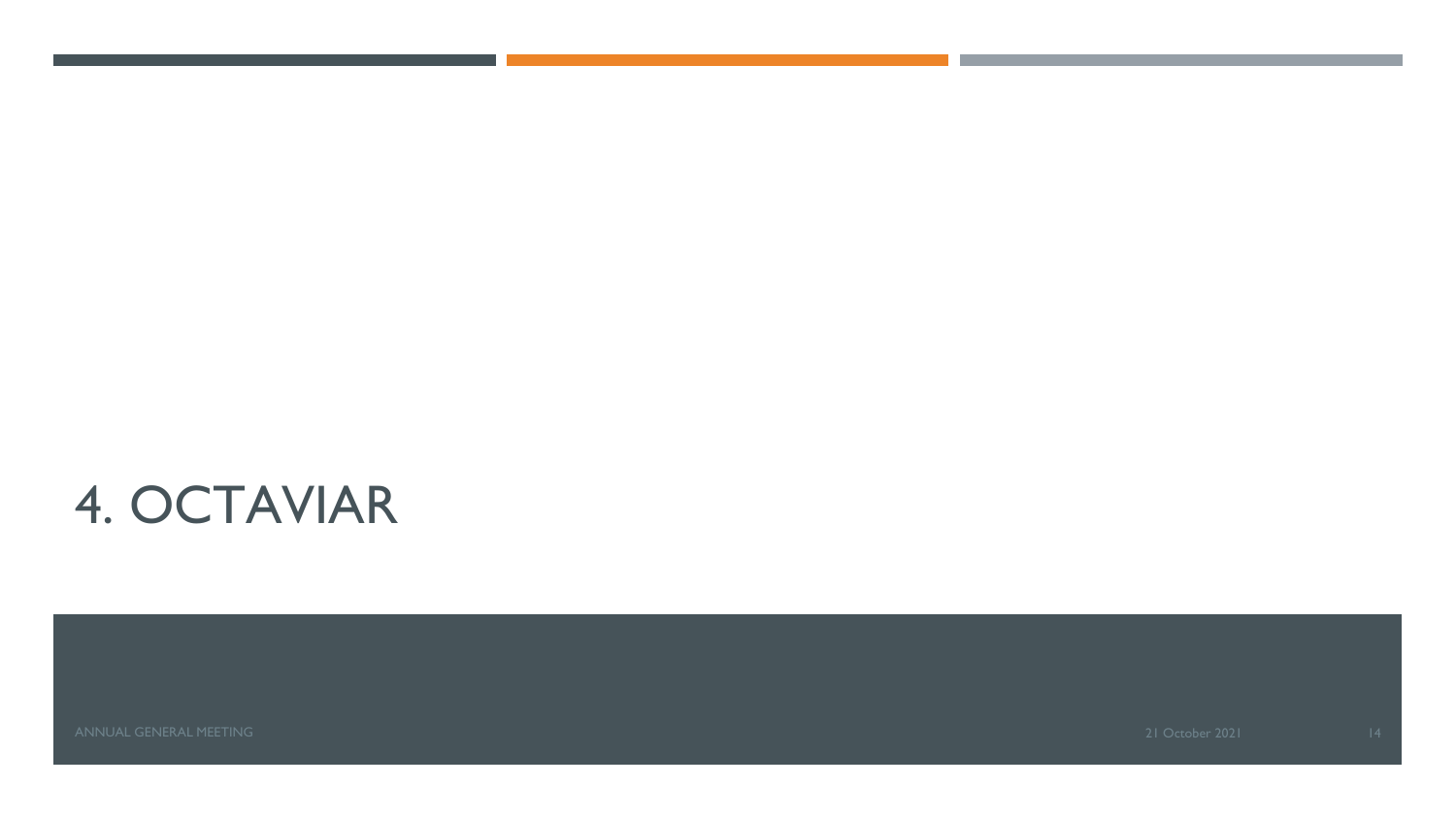# **OCTAVIAR**



- In 2008, Octaviar Administration and Octaviar Limited collapsed, owing ARL's predecessors money.
- ARL will receive only a small fraction of the money it is owed.
- A highly complex situation, with competing claims, cross claims and significant legal uncertainty.
- However significant progress was made this year. ARL received \$6.7m during the year.
- The final stages are often the hardest to resolve cost effectively.
- Currently valued in ARL accounts at zero.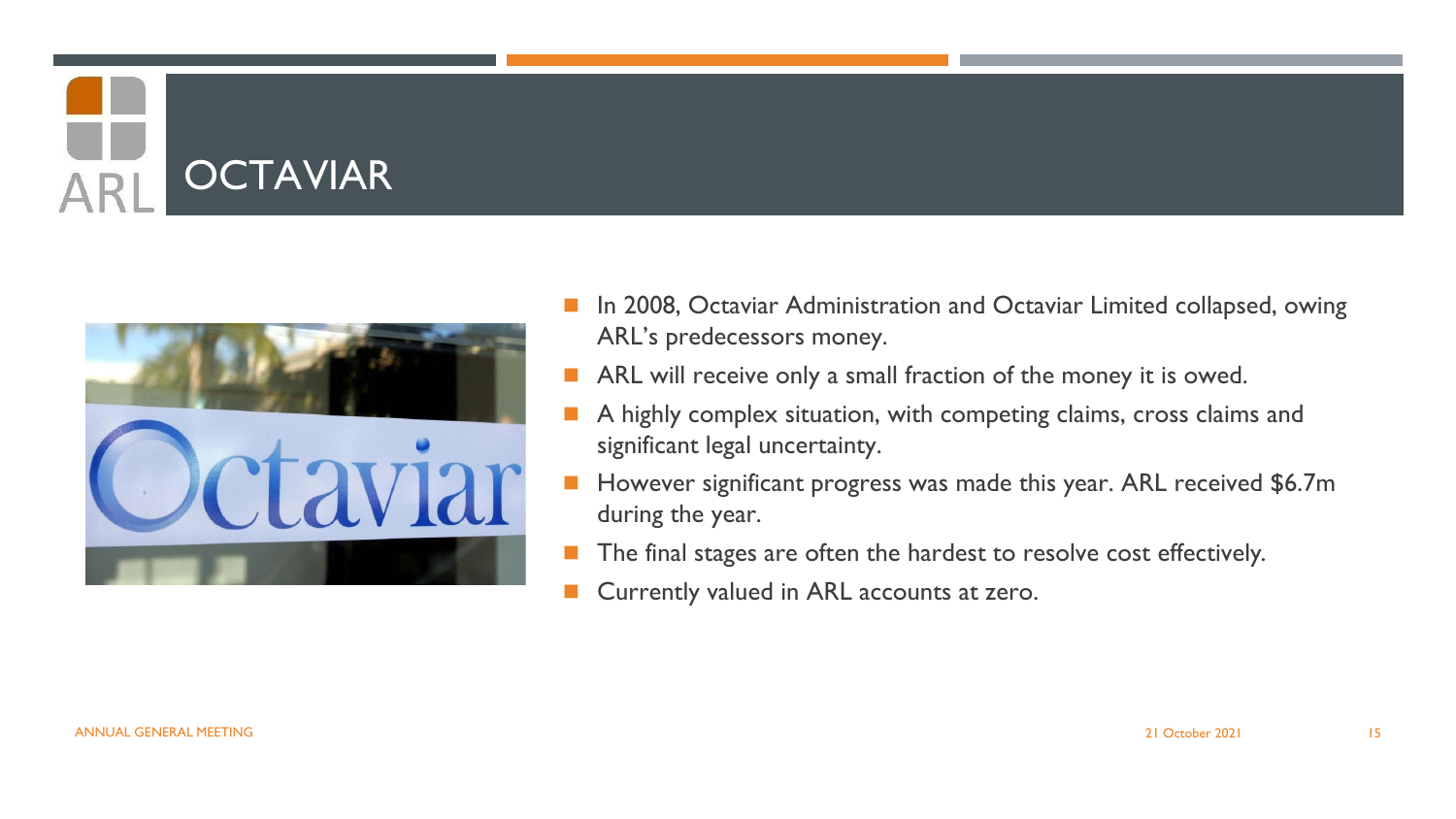## 5. RESOLUTIONS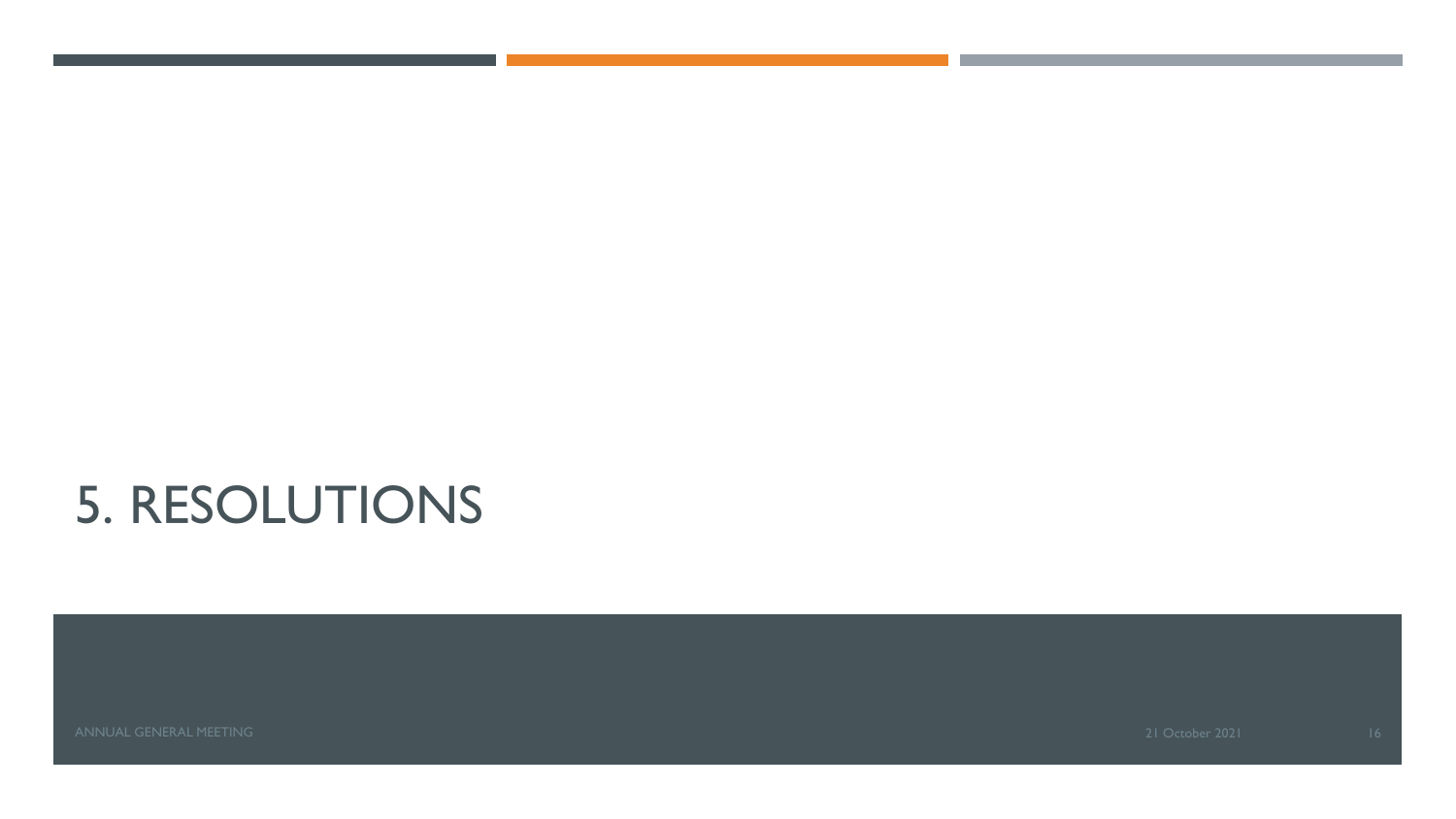

- To receive and consider:
	- (a) the financial statements;
	- (b) the directors' report; and
	- (c) the auditor's report
- ... of ARL for the year ended 30 June 2021.
- These statements and reports are placed before the Shareholders for discussion and Shareholders will be given the opportunity to ask questions and make comments on these statements and reports.
- No voting is required on this matter.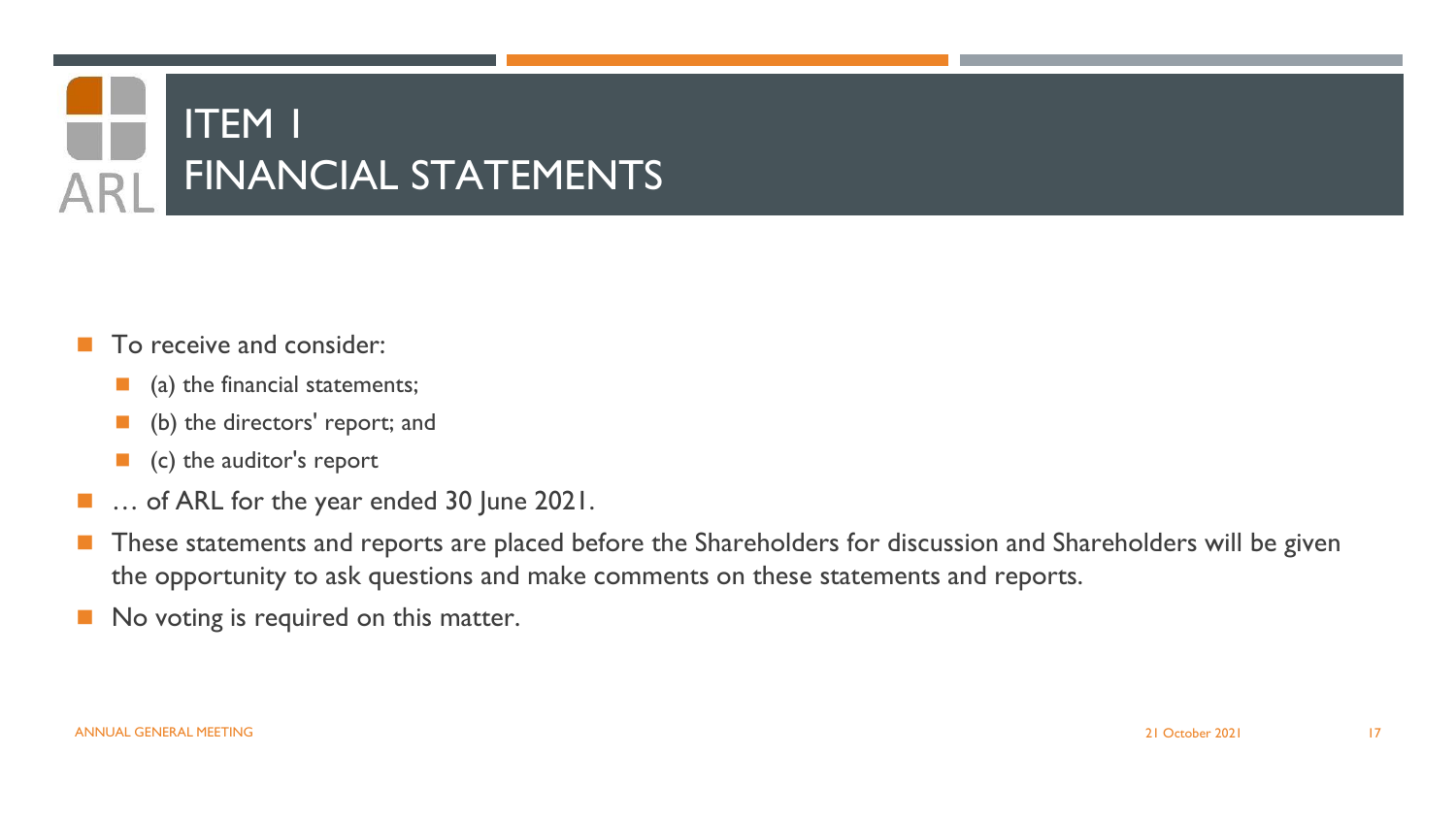# RESOLUTION 1 REMUNERATION REPORT

#### ORDINARY RESOLUTION

- ◼ *"That, for the purpose of Section 250R(2) of the Corporations Act and for all other purposes, approval is given for the adoption of the Remuneration Report as contained in the Company's Annual Report for the financial year ended 30th June 2021."*
- Note: the vote on this Resolution is advisory only and does not bind the Directors or the Company under section 250R(2) of the Corporation Act. However, if the 'No' votes are greater than 25% for two successive years, then there are certain consequences, see Explanatory Memorandum for details.

| FOR                    | <b>OPEN</b> | <b>AGAINST</b> | <b>ABSTAIN</b>                                                                                                                      |
|------------------------|-------------|----------------|-------------------------------------------------------------------------------------------------------------------------------------|
| 345,301                | 16,611      | 13,021         | 1,027,871                                                                                                                           |
| 92.10%                 | 4.43%       | 3.47%          | Abstain votes are not counted in determining whether or<br>not the required majority of votes were cast for or<br>against that item |
| ANNUAL GENERAL MEETING |             |                | 21 October 2021                                                                                                                     |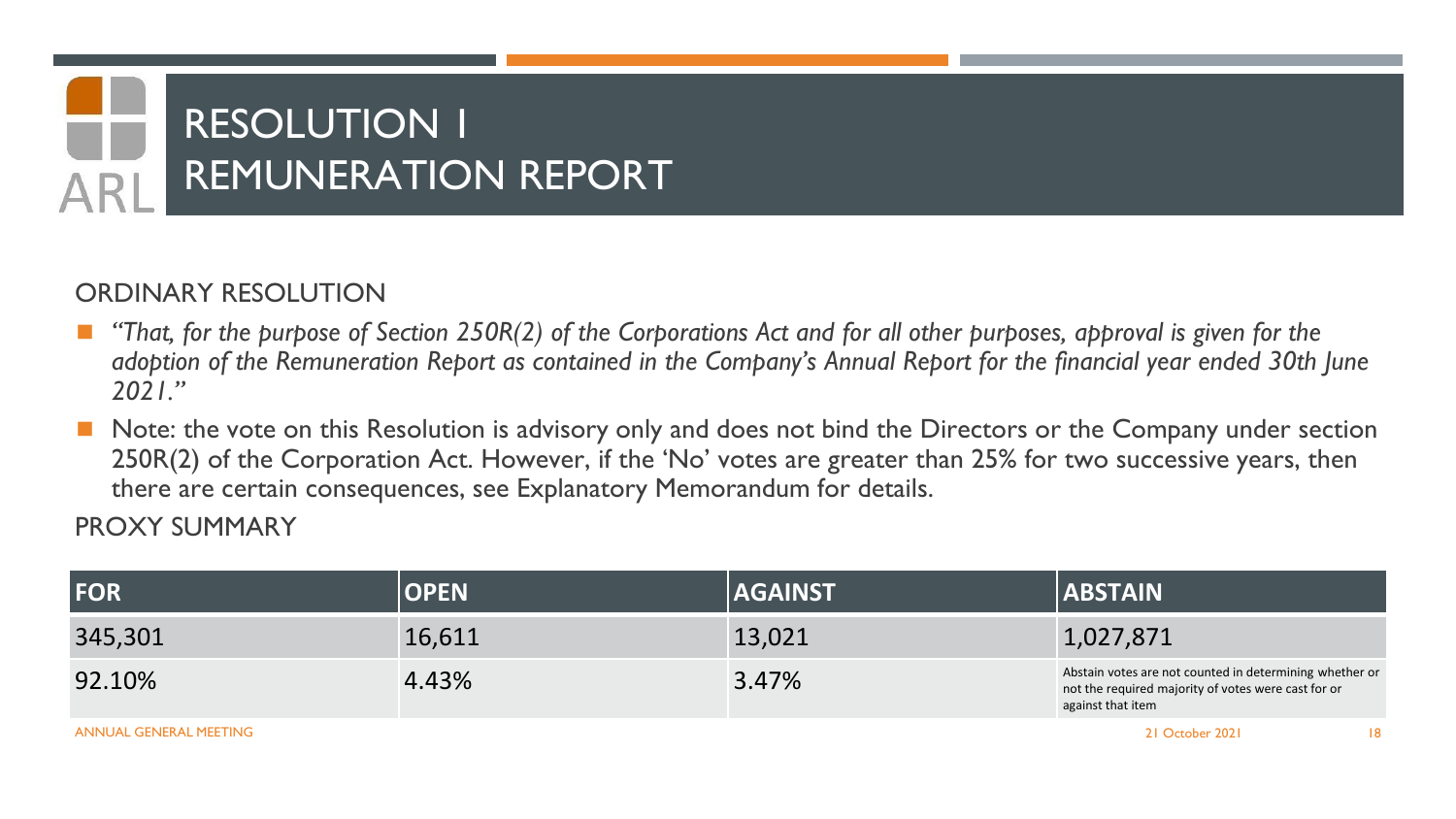# RESOLUTION 2 RE-ELECTION OF DIRECTOR: GILES CRAIG

#### ORDINARY RESOLUTION

■ "That Mr Giles Craig, a director retiring by rotation, being eligible, is re-elected as a Director of ARL."

#### PROXY SUMMARY

| FOR       | <b>OPEN</b> | <b>AGAINST</b> | <b>ABSTAIN</b>                                                                                                                      |
|-----------|-------------|----------------|-------------------------------------------------------------------------------------------------------------------------------------|
| 1,375,687 | 18,164      | 7,476          | 94,901                                                                                                                              |
| 98.17%    | 1.30%       | 0.53%          | Abstain votes are not counted in determining whether or<br>not the required majority of votes were cast for or<br>against that item |
|           |             |                |                                                                                                                                     |

ANNUAL GENERAL MEETING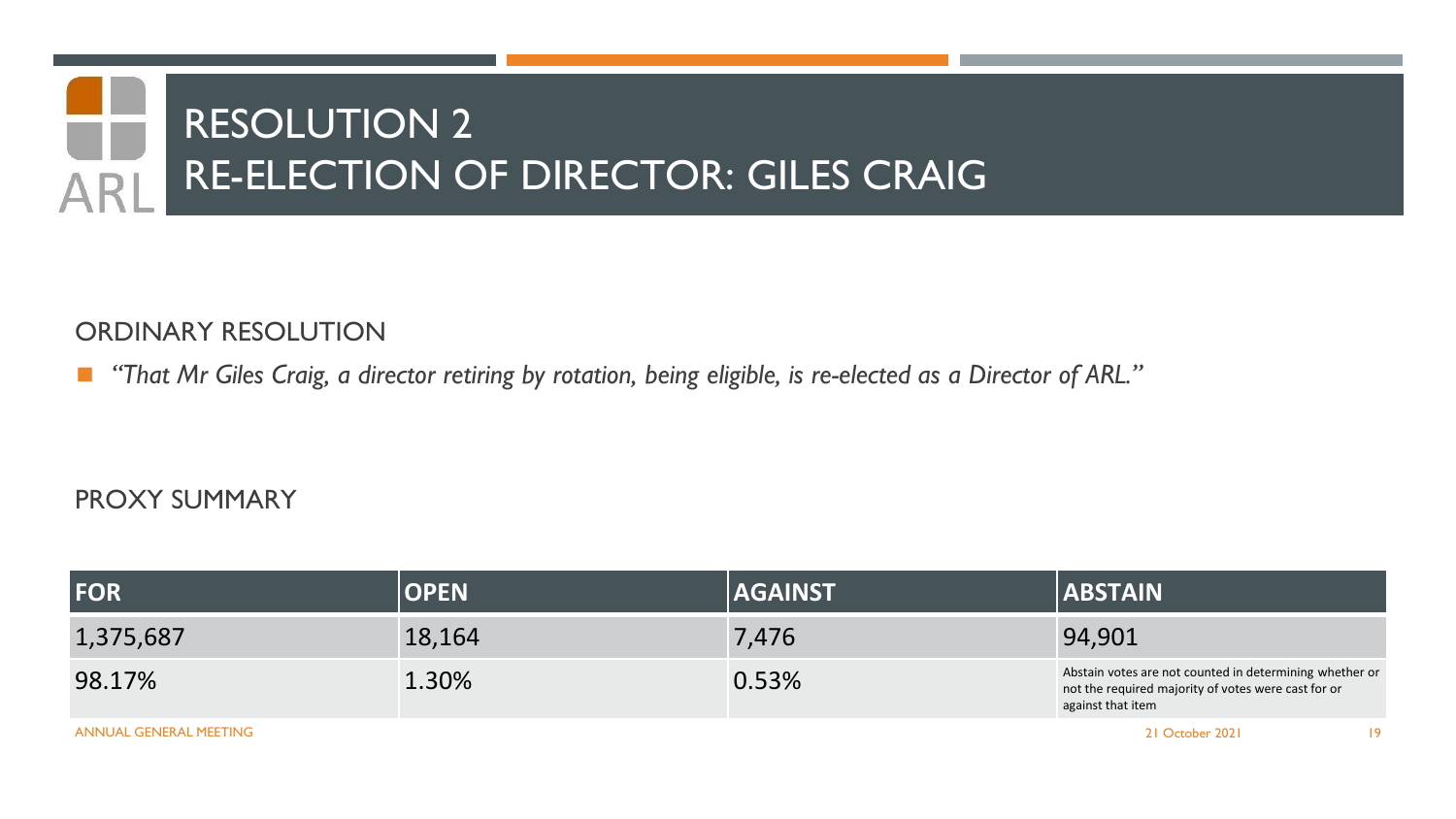# RESOLUTION 3 ON-MARKET BUY-BACK OF SHARES

#### ORDINARY RESOLUTION

◼ *"That, for the purposes of section 257C of the Corporations Act 2001 (Cth) and for all other purposes, Shareholders authorise and approve the on-market buy-back of up to 671,012 fully paid ordinary Shares in the Company (representing approximately 20% of the Company's issued Shares as at 3 September 2021) in the 12 month period following the approval of this Resolution, pursuant to an On-Market Buy-Back conducted in accordance with the requirements of the Listing Rules and the Corporations Act (being over the 10/12 limit (as defined in section 257B(4)) and on the terms as described in the Explanatory Statement to this Notice of Meeting."*

#### PROXY SUMMARY

| <b>FOR</b> | <b>OPEN</b> | <b>AGAINST</b> | <b>ABSTAIN</b>                                                                                                                      |
|------------|-------------|----------------|-------------------------------------------------------------------------------------------------------------------------------------|
| 1,465,959  | 16,629      | 10,156         | 3,484                                                                                                                               |
| 98.21%     | 1.11%       | 0.68%          | Abstain votes are not counted in determining whether or<br>not the required majority of votes were cast for or<br>against that item |
|            |             |                |                                                                                                                                     |

ANNUAL GENERAL MEETING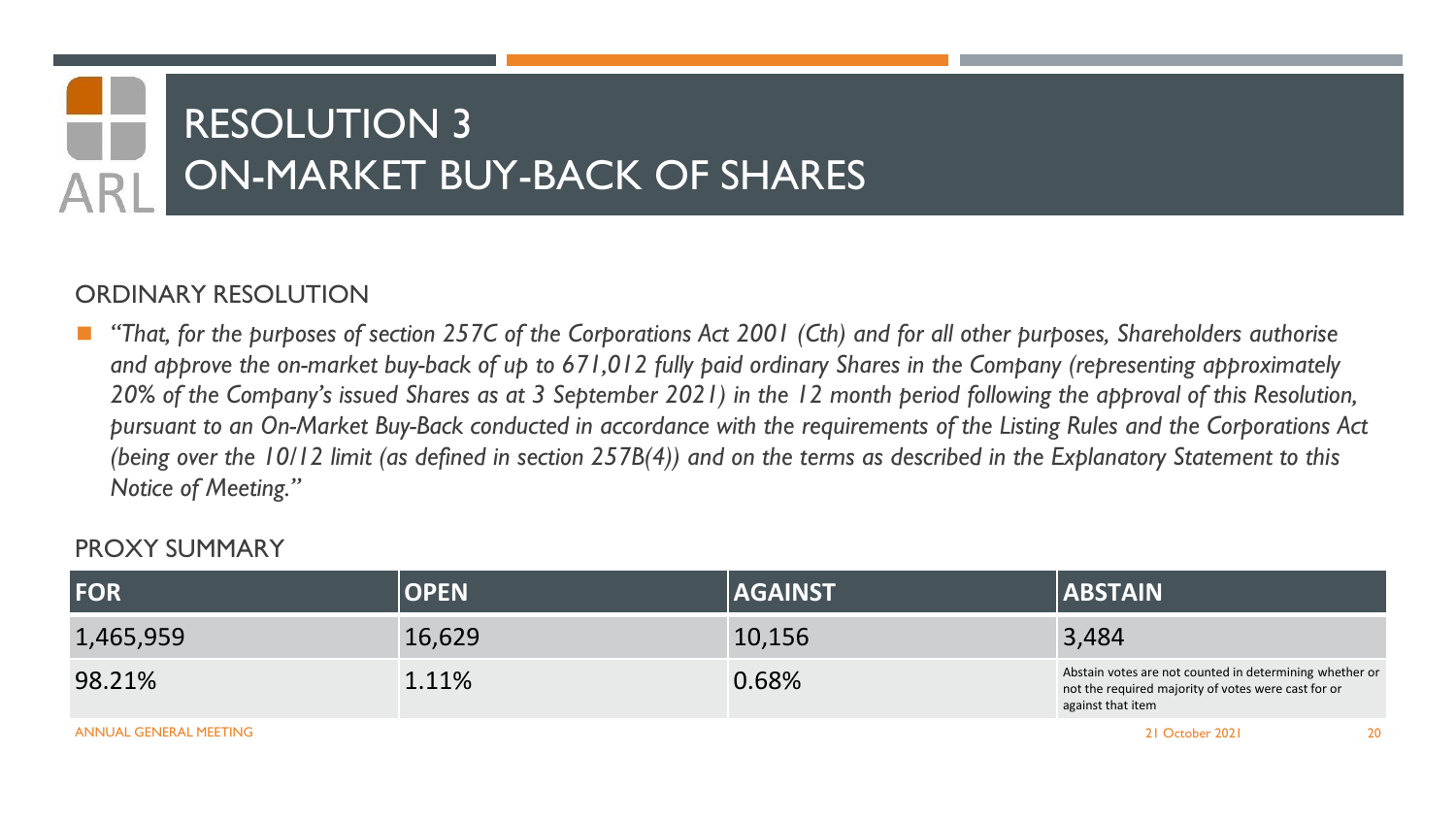# RESOLUTION 4 SHARE ISSUE TO GILES CRAIG 2022

#### SPECIAL RESOLUTION

◼ *"That, conditional on the approval of Resolution 2, and for all purposes, including the requirements of NSX Listing Rules 6.25 and 6.44 (if applicable), approval is given for the Board to allot and issue up to 9,398 Shares to Giles Craig (being a Non-Executive Director of the Company) and/or their nominees under the Non-Executive Share Plan on the terms and conditions set out in the Explanatory Statement."*

| <b>FOR</b> | <b>OPEN</b> | <b>AGAINST</b> | <b>ABSTAIN</b>                                                                                                                   |
|------------|-------------|----------------|----------------------------------------------------------------------------------------------------------------------------------|
| 1,361,703  | 17,505      | 18,076         | 5,520                                                                                                                            |
| 97.45%     | $1.25\%$    | 1.29%          | Abstain votes are not counted in determining whether or not the<br>required majority of votes were cast for or against that item |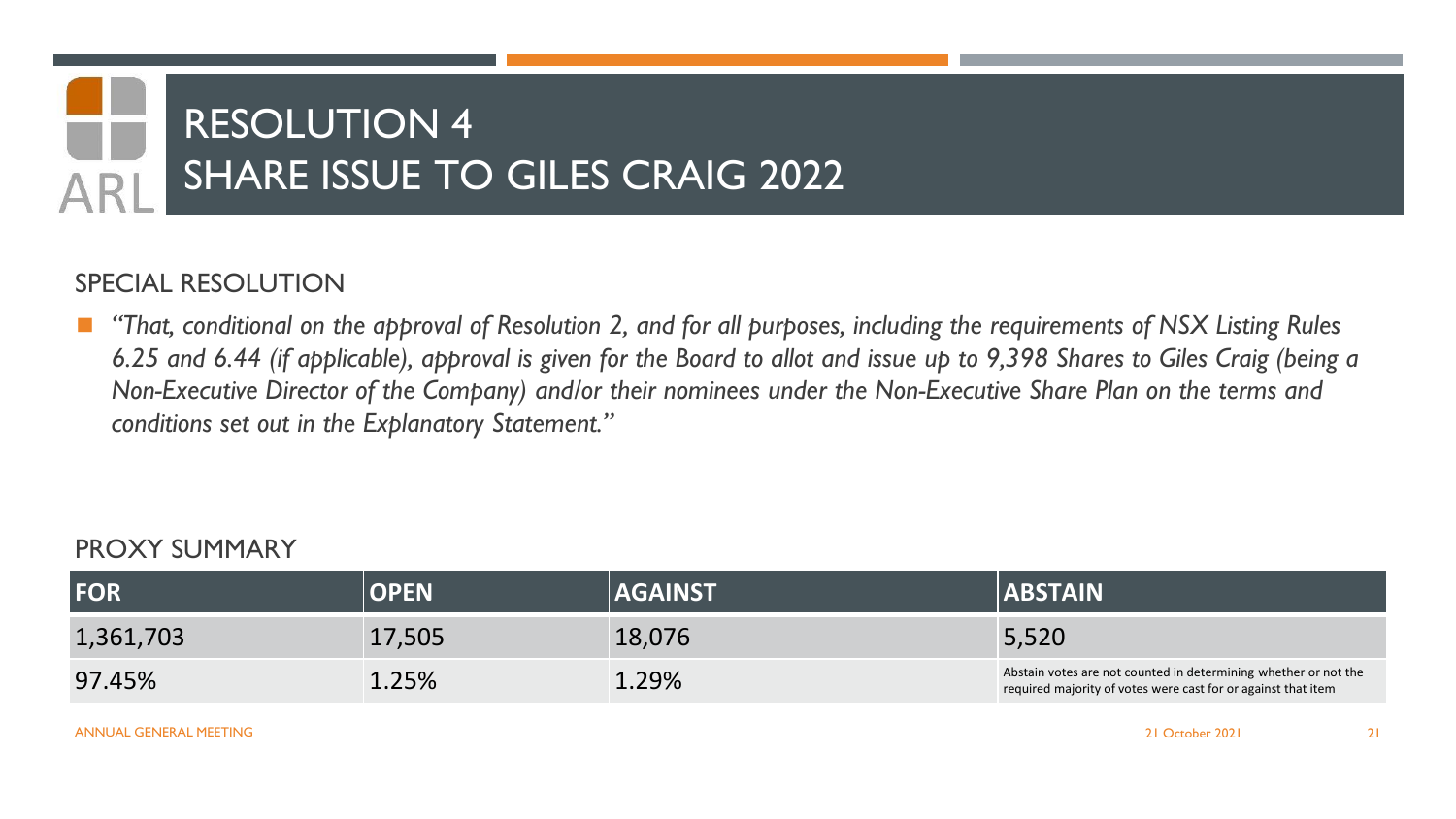# RESOLUTION 5 SHARE ISSUE TO SARINA ROPPOLO 2022

#### SPECIAL RESOLUTION

◼ *"That, for all purposes, including the requirements of NSX Listing Rules 6.25 and 6.44 (if applicable), approval is given for the Board to allot and issue up to 9,398 Shares to Sarina Roppolo (being a Non-Executive Director of the Company) and/or their nominees under the Non-Executive Share Plan on the terms and conditions set out in the Explanatory Statement."*

| FOR                    | <b>OPEN</b> | <b>AGAINST</b> | <b>ABSTAIN</b>                                                                                                                      |
|------------------------|-------------|----------------|-------------------------------------------------------------------------------------------------------------------------------------|
| 1,454,342              | 17,505      | 18,861         | 5,520                                                                                                                               |
| 97.56%                 | 1.17%       | 1.27%          | Abstain votes are not counted in determining whether or<br>not the required majority of votes were cast for or<br>against that item |
| ANNUAL GENERAL MEETING |             |                | 21 October 2021                                                                                                                     |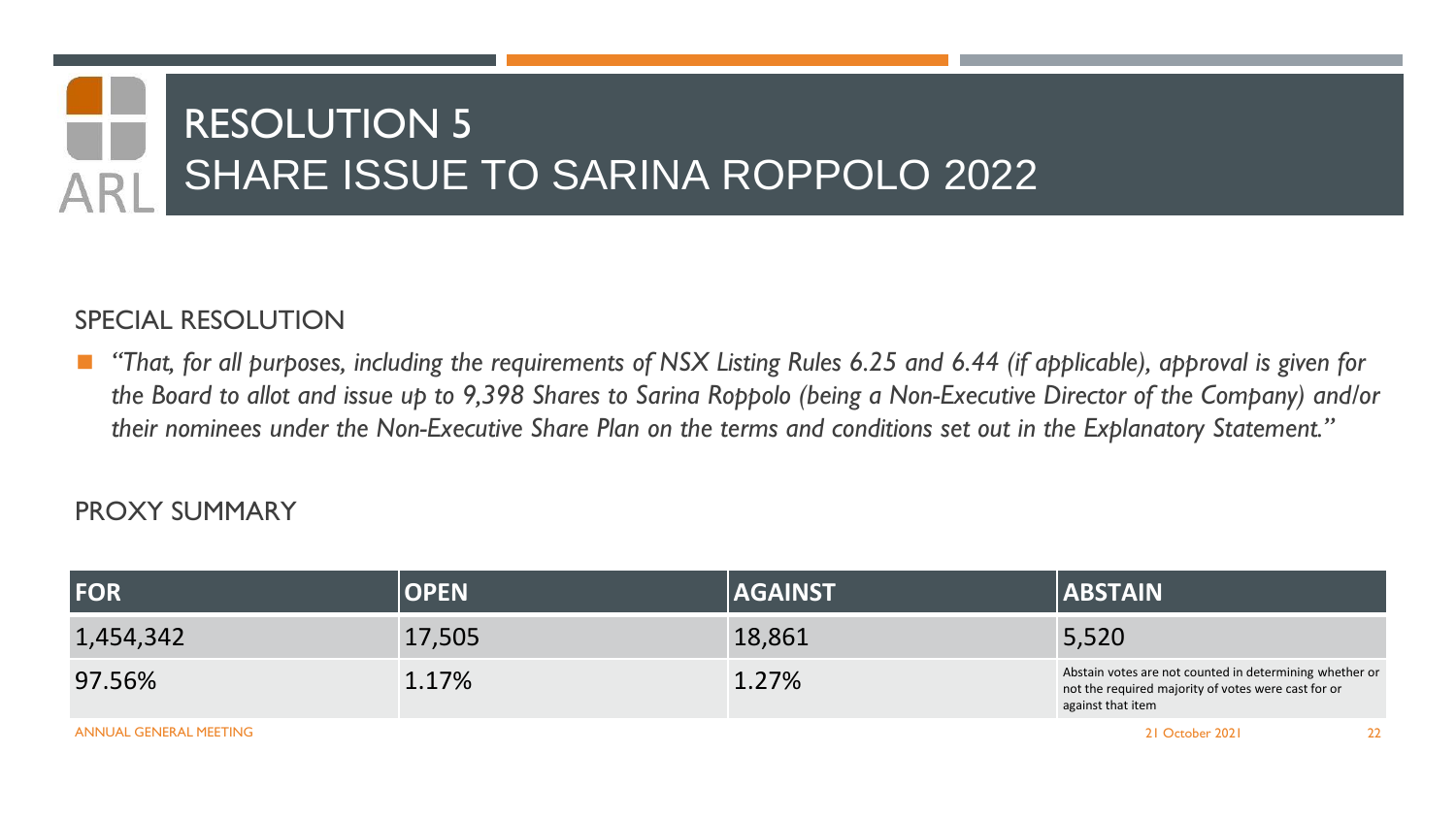## RESOLUTION 6 SHARE ISSUE TO THERESE COCHRANE 2022

#### SPECIAL RESOLUTION

◼ *"That for all purposes, including the requirements of NSX Listing Rules 6.25 and 6.44 (if applicable), approval is given for the Board to allot and issue up to 9,398 Shares to Therese Cochrane (being a Non-Executive Director of the Company) and/or their nominees under the Non-Executive Share Plan on the terms and conditions set out in the Explanatory Statement."*

| <b>FOR</b>             | <b>OPEN</b> | <b>AGAINST</b> | <b>ABSTAIN</b>                                                                                                                      |
|------------------------|-------------|----------------|-------------------------------------------------------------------------------------------------------------------------------------|
| 427,450                | 17,505      | 18,861         | 1,032,412                                                                                                                           |
| 92.16%                 | 3.77%       | 4.07%          | Abstain votes are not counted in determining whether or<br>not the required majority of votes were cast for or<br>against that item |
| ANNUAL GENERAL MEETING |             |                | 21 October 2021                                                                                                                     |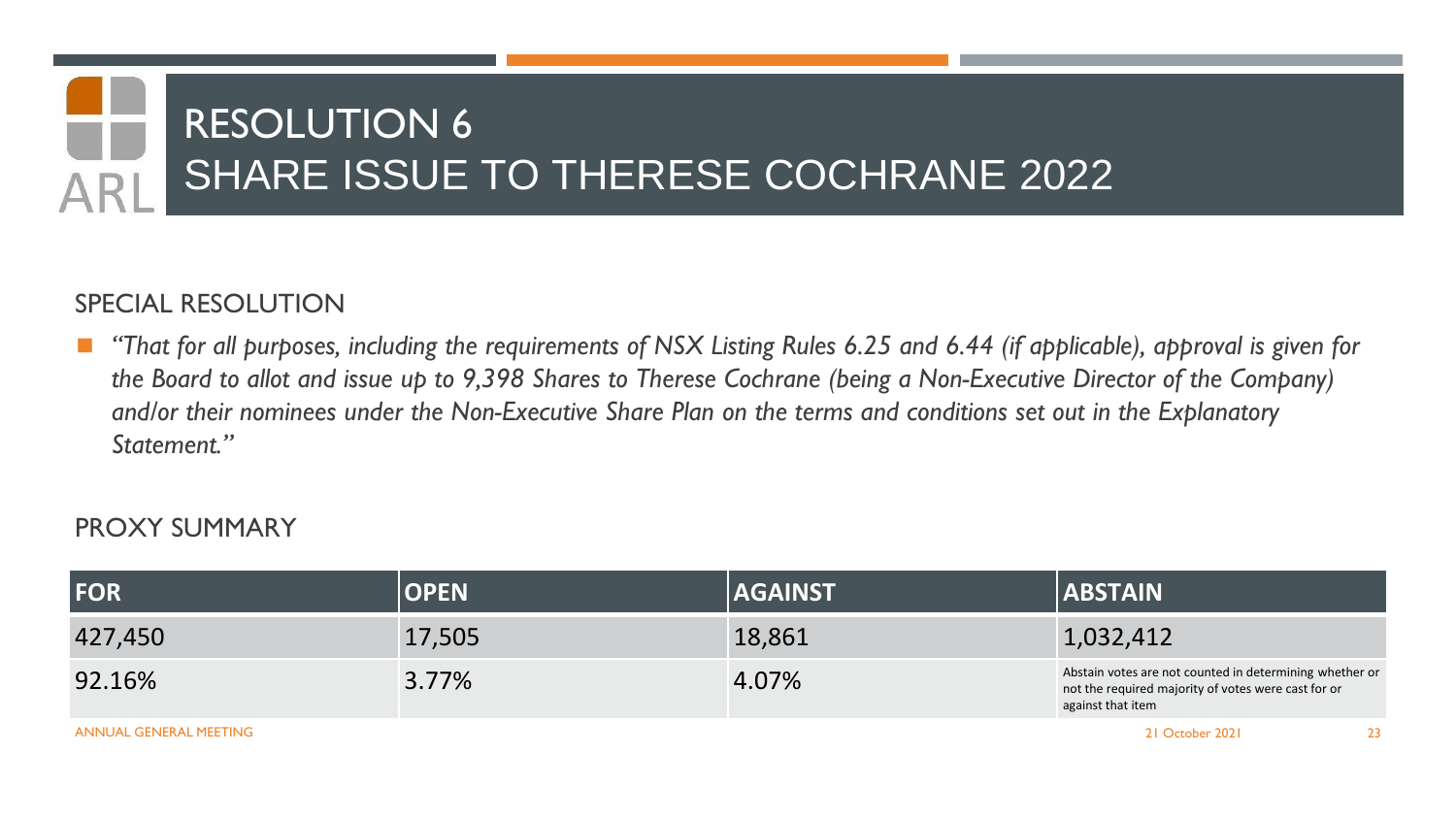

- Questions raised during the online meeting platform will now be answered.
- No questions were raised via the dedicated phone line.